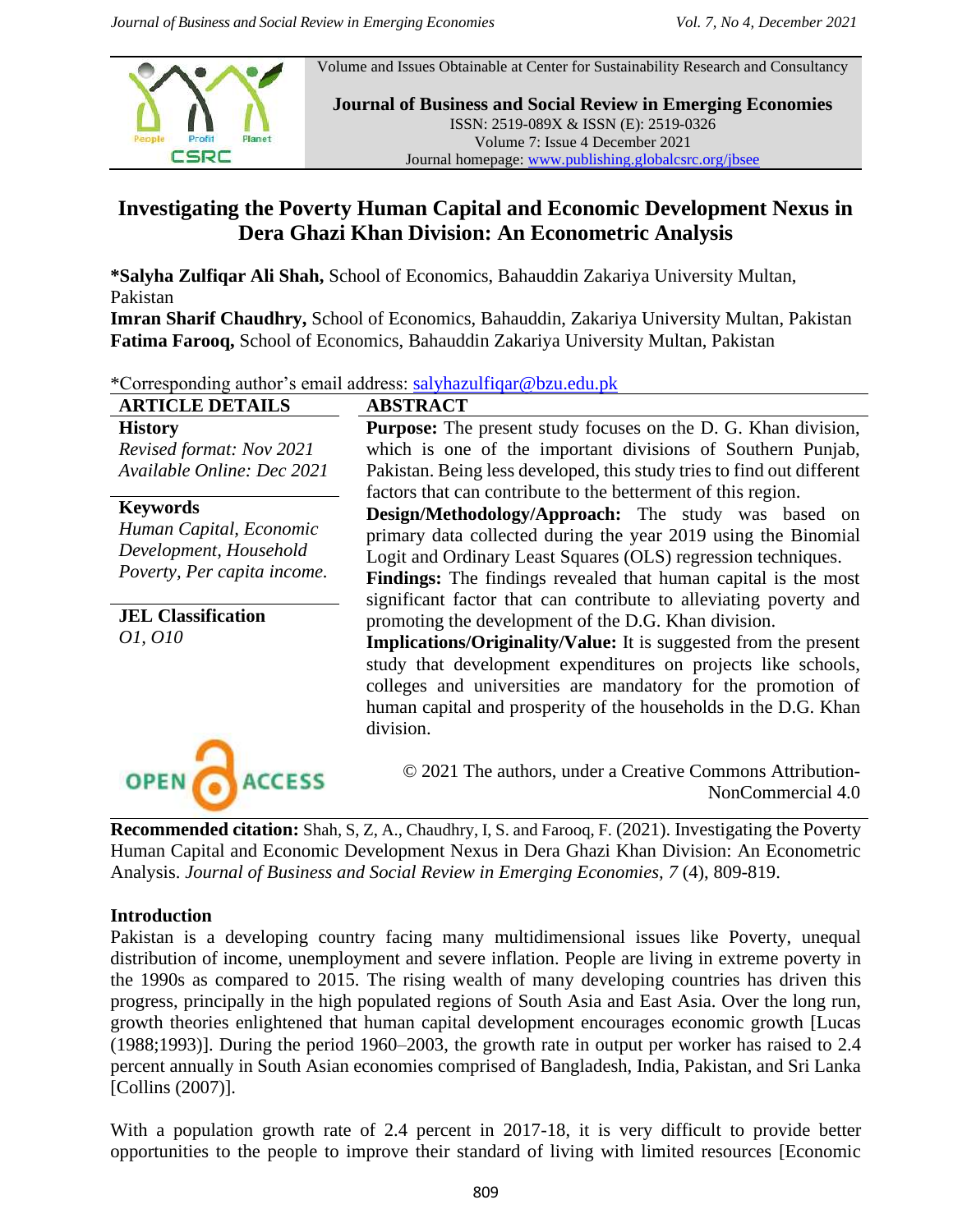Survey of Pakistan (2018-19)]. However, the domestic savings stood at 4.2 percent of GDP and foreign savings are 4.7 percent of GDP [Economic Survey of Pakistan (2018-19)]. The present study focuses on the D.G. Khan Division which is one of the less developed and backward divisions of Southern Punjab Pakistan. Considering the problem of economic development, human capital and rising household poverty in the D.G. Khan Division. The present study has been focused to analyze the relationship between human capital, poverty and economic development in the D.G. Khan division. This paper is structured as follows. Section 2, presents a brief overview of existing literature. Section 3 offers data and methodology. Section 4 explains the empirical findings. Section 5 provides the concluding remarks.

### **The Literature Review**

Coulomb and Mckay (1996) found that the household living in a rural area, low education, and a high dependency ratio certainly increase the likelihood of being poor. Education mainly at a higher level showed positive relationships with the per capita consumption and accelerating per capita income. In this regard, Mukherjee and Benson (1998) studied the determinants of poverty in Malawi. The authors have used an integrated household survey (IHS) during the period between 1997-1998. In this study, per capita consumption was used as a welfare indicator. The independent variables were demographic distribution, education, employment, occupation, agriculture and community characteristics, etc. It was also stated that the household consumed much time while traveling towards the bank, medical assistant units, bus station and post office. However, better provision of opportunities can ease their suffering. therefore, it is suggested that more education and people should engage in secondary and tertiary sectors leading to a high standard of living.

Cruces and Wodon (2003), examined the transient and chronic poverty situation in the Greater Buenos Aires (GBA) area, which consisted of 60 percent of the population in Argentina. The author uses panel data from 453 households for the year 1995-2002. The finding of the study has revealed that dependents especially children if living with their relatives are facing less chronic poverty. However, workers being young were suffering from transient poverty to a great extent as they are more vulnerable to income and employment shocks that forced them to live in poverty. This was also found that household head if working in the public sector was facing chronic poverty due to the low wages in the public sector. If the spouse of the household is self-employed then there would be no chronic poverty but transient poverty does exist to some extent. The study suggested that developing a formal policy would help reduce poverty incidence.

The logit regression technique was employed by Edoumiekumo et al. (2014) to discuss the causes of household poverty in the geopolitical region of Nigeria. The author has collected the data from the National Living Standard Survey (NLSS) during the period 2009-10. The study revealed that in the rural area the poverty was a chronic issue and affected households in the agricultural sectors. This study had suggested that opportunities, quality education should be provided to the household besides focusing on whether it is urban or rural. Family size should not be exceeded beyond five members.

# **Human Capital**

Oketch (2006) has used the Two Stages Least Squares (2SLS) technique in Africa to measure the role of human capital in economic growth. The author had collected data of 47 African countries from 1960-1998 from the United Nations Educational, Scientific and Cultural Organization (UNESCO) and World Bank development indicators. The author had used three models, using alternatively GDP per capita, physical capital and human capital as dependent variables. The study concluded that physical capital and human capital are very crucial for the development of African countries.

Šimco and Ţuaca (2015) studied the determinants of human capital in Sweden. The author had collected cross-sectional data from the Sweden government statistical administrative agency during the year 2001 to 2010 and used regression analysis. The main determinants of human capital were the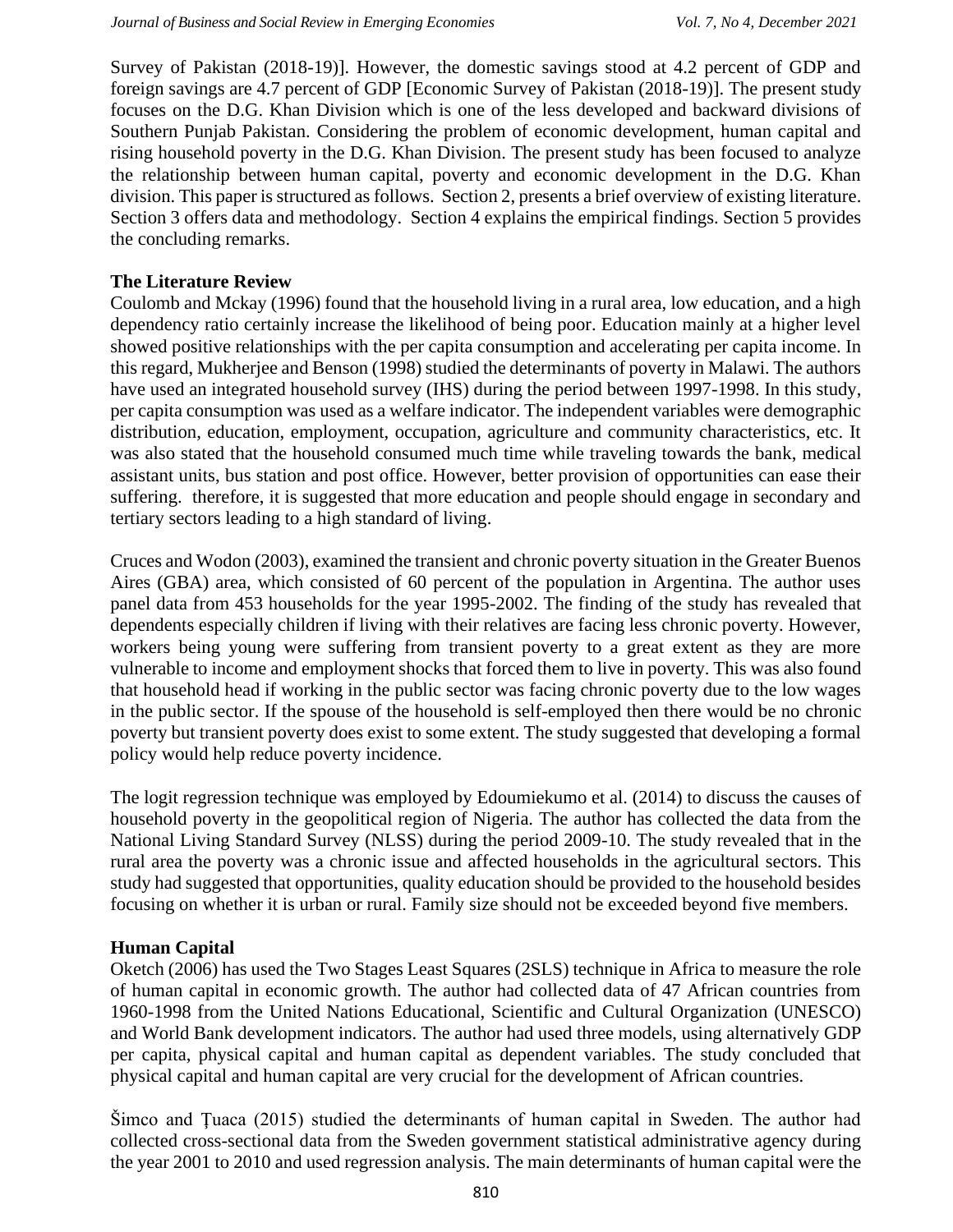size of the economy, expenditure on education expenditure, Cultural diversity and Tolerance, Urban amenities, Industry structure, Proximity to institutions of higher education. The authors had constructed a human development index, consisting of education, creativity, and health of the citizens. The finding derived from the study showed that education expenditure does not necessarily influence human capital. Tolerance and human capital were negatively correlated. It was suggested to carry out detailed research on human capital accumulation.

### **Economic Development**

Woolard and Leibbrandt (1999) had observed the determinants of household income in South Africa. The authors have collected primary data and used a multivariate approach. The results have shown that household members that are educated up to the secondary school level are contributing to generating income for their household. This represents the role of adults that are employed are the main driver in lifting the status of their household above the poverty line. It has been observed that there are significant urban-rural differences in the mean income level of the household and poverty prevails provinces. Adequate policies are necessary for implementing successful anti-poverty strategies to reduce poverty incidence.

Ndambiri et al. (2012) highlighted the main contribution of factors behind economic growth in Sub-Saharan Africa. The authors have collected panel data of 19 countries during the year 1982-2000, using the Generalized Method of Moments (GMM) estimation. The results indicated that human capital formation, physical capital formation, and export were positively associated with economic growth in sub-Saharan countries. However, the nominal discount rate, foreign aid and government expenditure were negatively associated with economic growth. It was further suggested that effective policies must be postulated to promote economic growth in this region.

# **Data and Methodology**

The primary data has been collected through a household survey in the D. G. Khan division during the year 2019. The size of the sample consists of 338 household heads, adopted simple random and stratified sampling.

# **Multiple Regression Analysis**

Two econometric methods i.e., Binomial Logit and Ordinary Least Squares (OLS) regression have been employed in the present study. The simplest technique for analyzing the determinants of poverty is Binomial Logit Regression. For analyzing the determinants of human capital and economic development Ordinary Least Squares (OLS) regression analysis would be used for the econometric results of the study.

It starts with a general function,

 $Y_i = f(X_1, X_2, \ldots, X_n)$  (I)

Where " $Y_i$ " indicates Poverty. *Y* is equal to "1" if poverty exists in the household and equal to "0" if poverty does not exist in the household...  $X_1, X_2, \ldots, X_n$  represents different socio-economic and demographic variables.

We construct the following model.

 $Y_i = \alpha + \beta_1 X_{1i} + \beta_2 X_{2i} + \beta_3 X_{3i} + \dots + \beta_K X_i + u_i$  (II) Being a dummy or a dichotomous variable Y can be written in the form of

 $Y_i = 1$ , *Y i* \*  $< 0$  ;  $Y_i = 0$ 

Thus, the logistic equation can be written as [(Maddala (2001), Gujrati (1995) and Berndt (1991)],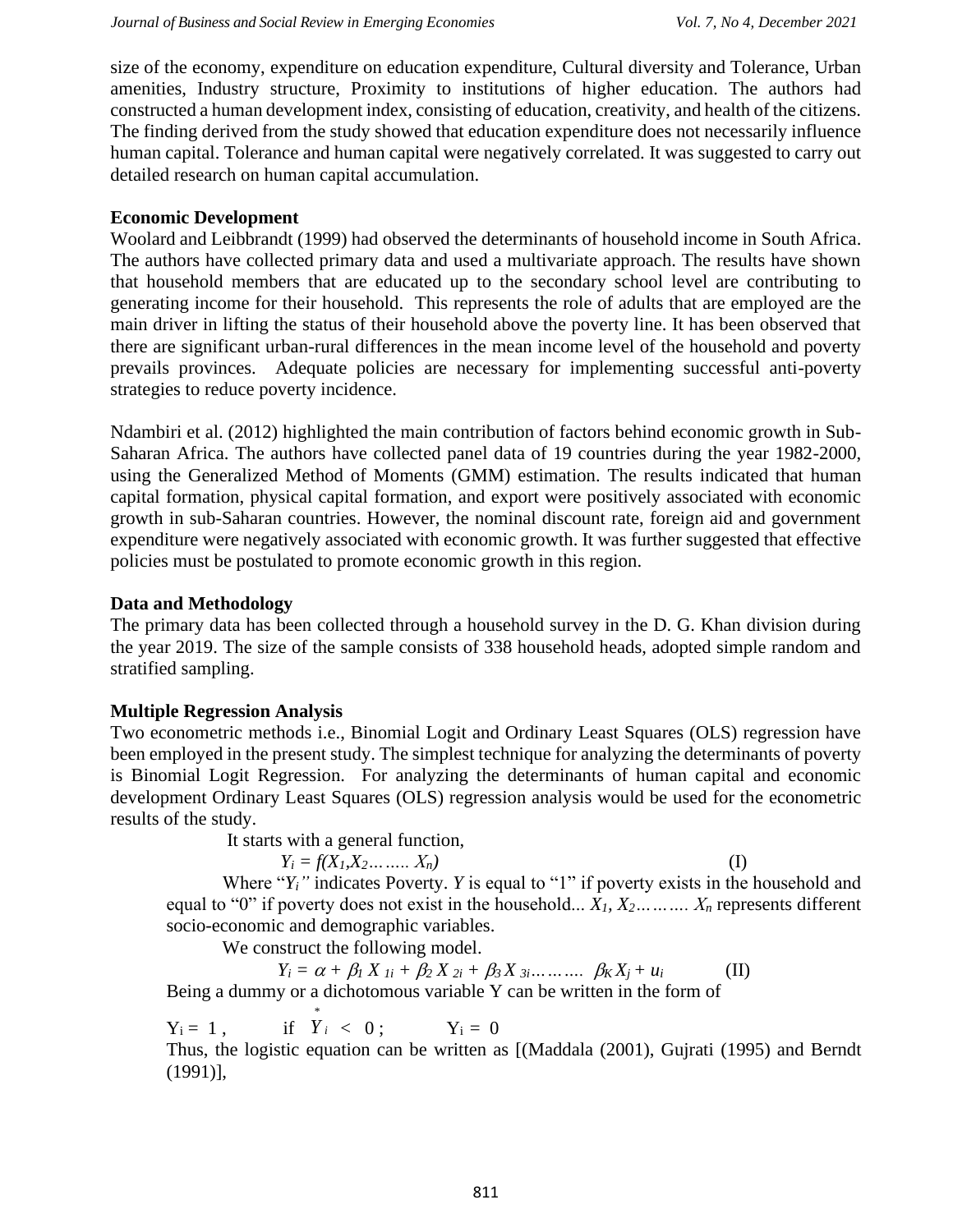$$
F\left(-\sum X_i^{'}\beta\right) = \frac{e^{-\sum x_i^{'}\beta}}{1+e^{-\sum x_i^{'}\beta}} = \frac{1}{1+e^{\sum x_i^{'}\beta}}
$$

| Table 1: Variables Utilized for Binomial Logit and OLS Regression Estimates<br><b>Variables</b> |                                                                                              |                                                                                                                                                         |                           |  |  |
|-------------------------------------------------------------------------------------------------|----------------------------------------------------------------------------------------------|---------------------------------------------------------------------------------------------------------------------------------------------------------|---------------------------|--|--|
| The Description of the Variables<br>Dependent Variable for Binomial Logit Model                 |                                                                                              |                                                                                                                                                         |                           |  |  |
| Y                                                                                               | Poverty                                                                                      | $= 1$ if per capita income is lower than \$1.90/day then the                                                                                            |                           |  |  |
|                                                                                                 |                                                                                              | household is Poor                                                                                                                                       |                           |  |  |
|                                                                                                 |                                                                                              | $= 0$ if per capita income is more than \$1.90/day then the<br>household is non-Poor                                                                    |                           |  |  |
|                                                                                                 | <b>Dependent Variable for OLS Regression Model</b>                                           |                                                                                                                                                         |                           |  |  |
| <b>LNPCI</b>                                                                                    | Log of Per Capita Income                                                                     | It is the proxy for Economic Development. It is the natural log of                                                                                      |                           |  |  |
|                                                                                                 |                                                                                              | per capita income.                                                                                                                                      |                           |  |  |
| HCI                                                                                             | Human Capital Index                                                                          | It is the proxy for Human Capital. It is an index constructed by<br>considering the household's education and health-related factors.                   |                           |  |  |
|                                                                                                 |                                                                                              | <b>Independent Variables</b>                                                                                                                            |                           |  |  |
| <b>Demographic Variables</b>                                                                    |                                                                                              |                                                                                                                                                         |                           |  |  |
| <b>HSIZE</b>                                                                                    | Household 's Size                                                                            | The total person in a household                                                                                                                         |                           |  |  |
| <b>Economic Variables</b>                                                                       |                                                                                              |                                                                                                                                                         |                           |  |  |
| OCC                                                                                             | Occupation of Household<br>Head                                                              | $= 1$ if household head working in the primary sector<br>$= 0$ if household head not working in the primary sector                                      |                           |  |  |
| <b>NOEIH</b>                                                                                    | Number of Earners                                                                            | The household comprising of total earners                                                                                                               |                           |  |  |
| <b>LNVOLPA</b>                                                                                  | <b>Physical Assets</b>                                                                       | The natural log of value of physical assets owned by the                                                                                                |                           |  |  |
|                                                                                                 |                                                                                              | household                                                                                                                                               |                           |  |  |
|                                                                                                 |                                                                                              | $= 1$ if household receive remittances                                                                                                                  |                           |  |  |
|                                                                                                 | Remittances                                                                                  |                                                                                                                                                         |                           |  |  |
| <b>REM</b>                                                                                      | pecification of the Models<br>conomic development nexus in Southern Punjab, are given below: | $= 0$ if a household does not receive remittances<br>the specification of the models presenting an interrelationship between poverty, human capital and |                           |  |  |
|                                                                                                 |                                                                                              | $Y = f(HCI, REM, OCC, PHYASSETS, HSIZE)$<br>$HCI = f(Y, LnPCI, NOEIH, HSIZE, REM)$<br>$LnPCI = f(HCI, Y, REM, OCC, HSIZE)$                              |                           |  |  |
|                                                                                                 | <b>Variables</b>                                                                             | Table 2: Descriptive Analysis of the variables in D.G. Khan Division<br><b>Mean</b>                                                                     | <b>Standard Deviation</b> |  |  |
|                                                                                                 | <b>Poverty</b>                                                                               | 0.44                                                                                                                                                    | 0.49                      |  |  |
| he Empirical Findings                                                                           | <b>Human Capital</b>                                                                         | 9.25                                                                                                                                                    | 0.65                      |  |  |
|                                                                                                 | Per Capita Income                                                                            | 9199.9                                                                                                                                                  | 6566.34                   |  |  |
|                                                                                                 | <b>Remittances</b>                                                                           | 0.11                                                                                                                                                    | 0.31                      |  |  |
|                                                                                                 |                                                                                              | 0.58                                                                                                                                                    | 0.49                      |  |  |
|                                                                                                 | <b>Occupation of the Household Head</b>                                                      |                                                                                                                                                         |                           |  |  |
|                                                                                                 | <b>Value of the Physical Assets</b>                                                          | 4979044                                                                                                                                                 | 10954050                  |  |  |
|                                                                                                 | <b>Household Size</b><br><b>Number of Earners in the Household</b>                           | 6.2<br>1.95                                                                                                                                             | 2.4<br>1.06               |  |  |

|  |  |  |  | Table 1: Variables Utilized for Binomial Logit and OLS Regression Estimates |  |
|--|--|--|--|-----------------------------------------------------------------------------|--|
|  |  |  |  |                                                                             |  |
|  |  |  |  |                                                                             |  |

#### **Specification of the Models**

### **The Empirical Findings**

| Table 2: Descriptive Analysis of the variables in D.G. Khan Division |         |                           |  |  |  |
|----------------------------------------------------------------------|---------|---------------------------|--|--|--|
| <b>Variables</b>                                                     | Mean    | <b>Standard Deviation</b> |  |  |  |
| <b>Poverty</b>                                                       | 0.44    | 0.49                      |  |  |  |
| Human Capital                                                        | 9.25    | 0.65                      |  |  |  |
| <b>Per Capita Income</b>                                             | 9199.9  | 6566.34                   |  |  |  |
| <b>Remittances</b>                                                   | 0.11    | 0.31                      |  |  |  |
| <b>Occupation of the Household Head</b>                              | 0.58    | 0.49                      |  |  |  |
| <b>Value of the Physical Assets</b>                                  | 4979044 | 10954050                  |  |  |  |
| <b>Household Size</b>                                                | 6.2     | 2.4                       |  |  |  |
| <b>Number of Earners in the Household</b>                            | 1.95    | 1.06                      |  |  |  |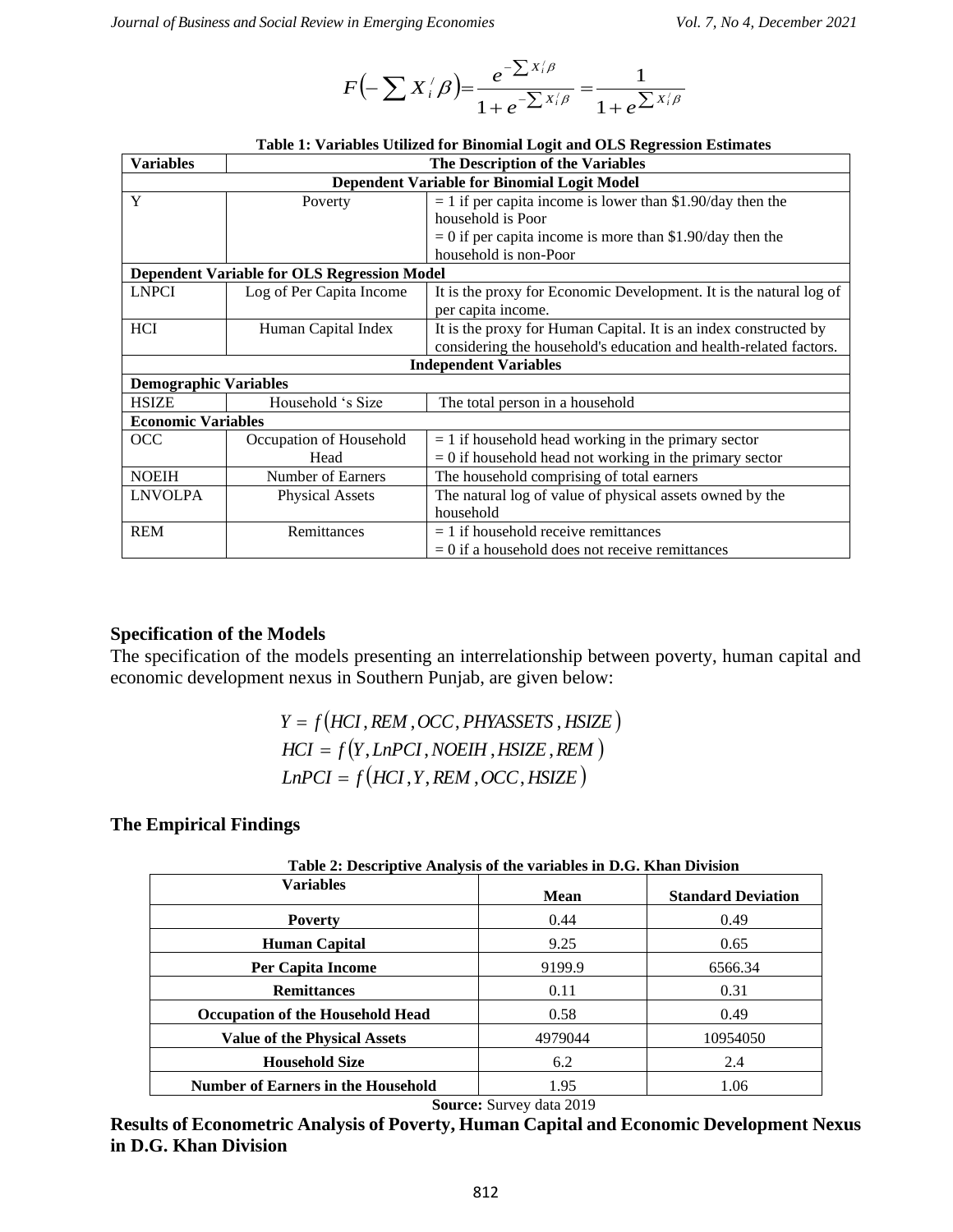This section provides the estimates of an econometric analysis of poverty, human capital and economic development nexus in the D.G. Khan division.

In Table 3, poverty is engaged as a dependent variable, to analyze its relationship with human capital and economic development in the D.G. Khan division. The Binomial Logistic regression technique has been utilized to analyze the results.

Human capital comprises health and education-related variables that significantly influence household poverty. Table 3 shows the econometric results of the coefficient of human capital that there is a negative relationship between household poverty and the human capital of the household, significant statistically. The marginal effect concludes that there will be a 0.125 percent chance of reducing household poverty if the human capital index or human capital of the household increase by one unit. The reason behind this may be that as household heads are more educated, they can able to find good jobs and this will help to raise their income and standard of living [Otsuka et al., (2010), Hassan and Birungi (2011), Ali and Ahmad (2013)].

About the foreign remittances received by the household, the results of the econometric analysis turn out to be a negative relationship between remittances and household poverty, significant statistically at a 5 percent significance level. The marginal effect infers that an increase in remittances by one unit, the poverty probability reduces by 0.407 percent [Adams (2006), Azam and Gurbert (2006), Hashmi et al., (2008) and Arif and Bilquees (2007)]. The increase in the remittances received by the household results in increasing household per capita income.

Table 3 shows the coefficient of the occupation of the respondent in the primary sector is showing a positive relationship with household poverty, significant statistically. Therefore, those people working in the primary sector remain in the poverty trap due to low income and earnings. The marginal effect depicts that there is a 0.048 percent likelihood of increasing household poverty if the occupation of the household head is associated with the primary sector [Marjit et al., (2006); Kar and Marjit,  $(2001; 2009)$ ]. The wages in the primary sector are considerably low as compared to the wages in the secondary and tertiary sectors. With regards to the household size, the estimates of the coefficient of household size show a positive relationship between household size and household poverty, at a one percent level of significance. The marginal effect infers that if the size of a household increase by one member, the poverty level of the household increases by 0.048 percent. The families having a large household size, are usually poor [Musgrove (1980), Amjad and Kamal, (1997), Qureshi and Arif (2001), Orbeta (2005), Jan, et al., (2009)]. The reason is that households suffering from chronic poverty, having low per capita income due to large family size and therefore are forced to live in poverty. The coefficient of the value of physical assets is found to be statistically insignificant and no relation between the poverty and value of physical assets has been found in the D. G. Khan division. The McFadden R-squared of the model is 0.387. The LR statistics is 179.817 and the pvalue is 0.000, which is significant statistically.

| Table 3: Binomial Logistic Regression Results of Poverty, Human Capital and Economic Development Nexus in |
|-----------------------------------------------------------------------------------------------------------|
| D.G. Khan Division                                                                                        |

| Dependent Variable: Poverty (if Poverty =1, Otherwise = $0$ ) |                     |                                  |                    |                |                                   |  |  |
|---------------------------------------------------------------|---------------------|----------------------------------|--------------------|----------------|-----------------------------------|--|--|
| <b>Variable</b>                                               | <b>Coefficients</b> | <b>Standard</b><br><b>Errors</b> | <b>Z-Statistic</b> | <b>P-value</b> | <b>Marginal</b><br><b>Effects</b> |  |  |
| <b>Constant</b>                                               | 2.128               | 1.303                            | 1.633              | 0.102          |                                   |  |  |
| <b>Human Capital</b>                                          | $-0.508$            | 0.071                            | $-7.115$           | 0.000          | $-0.125$                          |  |  |
| <b>Remittances</b>                                            | $-1.649$            | 0.801                            | $-2.058$           | 0.040          | $-0.407$                          |  |  |
| Occupation of the<br><b>Household Head</b>                    | 1.468               | 0.316                            | 4.638              | 0.000          | 0.363                             |  |  |
| <b>Value of the Physical</b><br><b>Assets</b>                 | $-0.077$            | 0.082                            | $-0.948$           | 0.343          | $-0.019$                          |  |  |
| <b>Household Size</b>                                         | 0.193               | 0.068                            | 2.858              | 0.004          | 0.048                             |  |  |
| <b>McFadden R-squared</b>                                     |                     | 0.387                            | Mean dependent var |                | 0.447                             |  |  |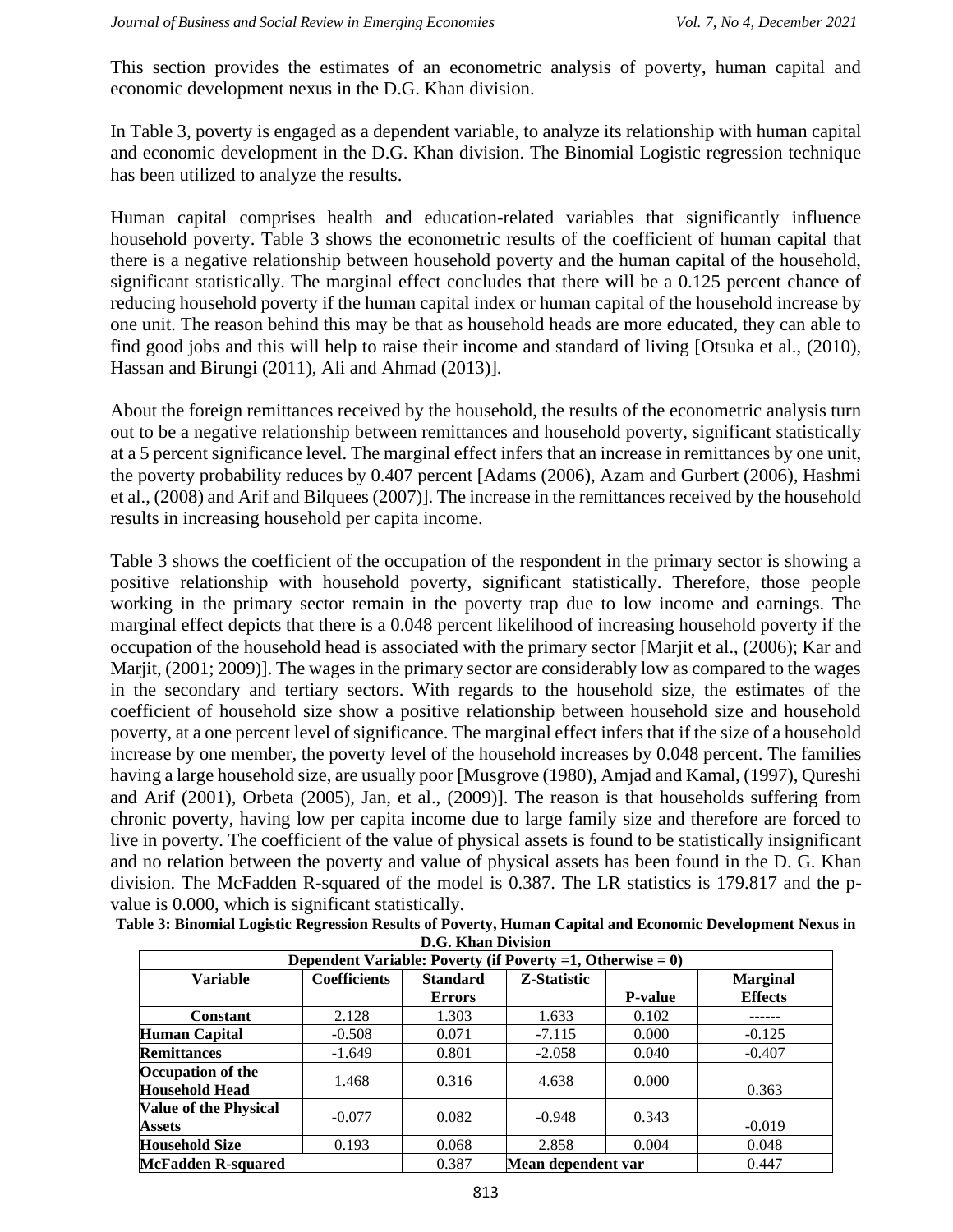| <b>LR</b> statistic | 179.817 | Prob. (LR statistic)      | (0.000) |
|---------------------|---------|---------------------------|---------|
|                     |         | Source: Survey data, 2019 |         |

In Table 4, the human capital is the dependent variable to analyze its relationship with household poverty and economic development in the D.G. Khan division. For this purpose, the human capital index is constructed and employed as a proxy for human capital. The Ordinary Least Squares (OLS) regression technique is used for the econometric analysis.

As far as poverty is concerned, the relationship between poverty and human capital is originated to be negative and significant statistically at the 10 percent significance level. The coefficient of the variable shows that if household poverty rises by one unit, it will decrease the human capital index or human capital of the household by 0.588 units. Due to the lack of education, households are engaged in low-skilled jobs having low wages. It is very difficult for poor households to raise their livelihood in rural areas. As most of the poor households are associated with farming and other related activities having a low-income level and unable to afford their household's education expenditure and remain below the poverty line. The same findings are concluded by Chen and Wang (2001), Handa et al., (2005), and Awan et al., (2011).

Considering the impact of per capita income on human capital, the econometric results show a positive relationship between human capital and earnings per capita of the household. From Table 4, the estimates of the variable show that if per capita earnings of a household increase by one percent, it will lead to an increase in the human capital index or human capital by 1.191 units. The results show that if the per capita income of the poor household is increased, this will help them to uplift their human capital, statistically significant. Due to the low-income level, households are unable to afford expenditures on education and health facilities. They remain deprived of basic social needs due to the low infrastructure and lack of resources [Chen and Wang (2001), Warren et al., (2001), Handa et al., (2005), Takahashi and Otsuka (2008), Awan et al., (2011), Attanasio et al., (2017)].

Regarding the number of earners in the household, the results of econometric analysis from Table 4 show a positive association between the earners in the household and human capital. This association is found statistically significant. An increase in the number of earners in a household by one member will result in an increase in the human capital index or human capital by 1.569 units. Due to the increase in earnings, the standard of living in the household will be improved and now be able to afford education and health facilities [Smith, (2007), Estudillo, et al., (2008), Jehovaness (2010) and Ackah (2013]. The better-educated household head has a greater capability to get the advantage of opportunities professionally and raise their standard of living.

Due to the large size of the families, it is very difficult for the household to spend a large proportion of their limited income on education and health facilities. Considering the household size, the econometric analysis from the study is showing a negative relationship between household size and the human capital of the household. the coefficient of the variable infers that a rise in household size by one person will result in falling the human capital index or human capital by 0.400 units. Households living in rural areas have a large family size and they are engaged in farm-related activities and petty jobs [Lloyd and Gage-Brandon (1994), Desai (1995), Downey (1995), Maralani, (2008) and De Haan (2010)]. The value of the constant is -4.294. The R-squared of this model is 67.8 percent and the values of F-statistics are -641.094 and the p-value is 0.000. To investigate the presence of Heteroskedasticity, the White test indicates that there is no issue of Heteroskedasticity.

#### **Table 4: OLS Regression Results of Human Capital, Poverty and Economic Development Nexus in D.G. Khan Division**

| ртуімп                                                            |
|-------------------------------------------------------------------|
| (HCI<br><b>Capital INDEY</b><br>: Variable: Human :<br>Denendent. |
|                                                                   |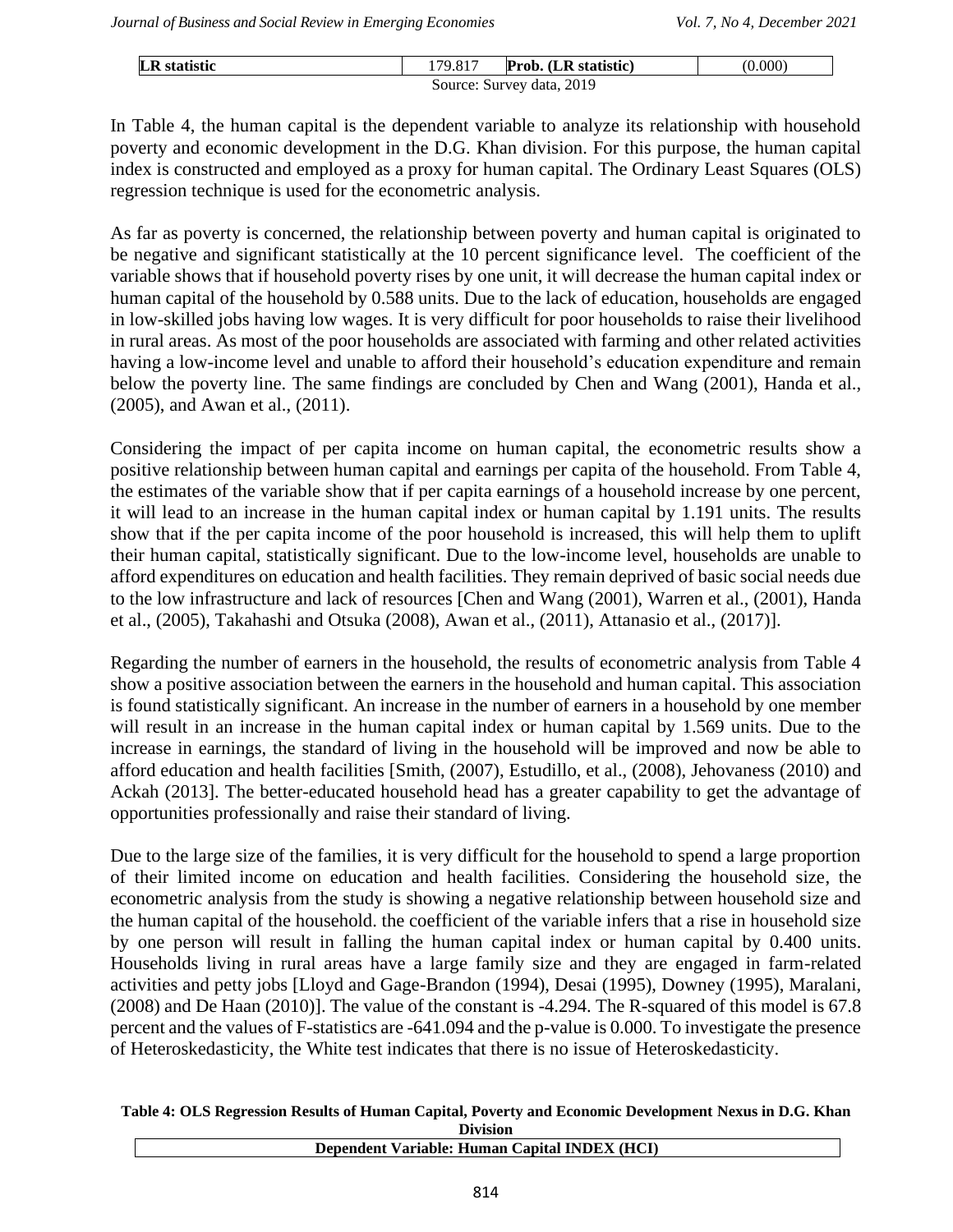|                                                       |                     | <b>Standard</b>          | t-                  |         |  |  |  |
|-------------------------------------------------------|---------------------|--------------------------|---------------------|---------|--|--|--|
| <b>Variable</b>                                       | <b>Coefficients</b> | <b>Errors</b>            | Statistic   p-value |         |  |  |  |
| <b>Constant</b>                                       | $-4.294$            | 2.046                    | $-2.098$            | 0.037   |  |  |  |
| Poverty                                               | $-0.588$            | 0.318                    | $-1.851$            | 0.065   |  |  |  |
| Per Capita Income                                     | 1.191               | 0.215                    | 5.548               | 0.000   |  |  |  |
| <b>Remittances</b>                                    | 0.444               | 0.320                    | 1.387               | 0.166   |  |  |  |
| <b>Number of Earners in the Household</b>             | 1.569               | 0.108                    | 14.547              | 0.000   |  |  |  |
| <b>Household Size</b>                                 | $-0.400$            | 0.045                    | $-8.788$            | 0.000   |  |  |  |
|                                                       | 0.678               | <b>Adjusted R-</b>       |                     | 0.673   |  |  |  |
| <b>R-squared</b>                                      |                     | squared                  |                     |         |  |  |  |
| <b>F-statistic</b>                                    | 139.682             | <b>Prob(F-statistic)</b> |                     | (0.000) |  |  |  |
| <b>Diagnostic Test: Heteroskedasticity White Test</b> |                     |                          |                     |         |  |  |  |
| F-statistic<br>1.632                                  | Prob. F(18,319)     |                          |                     | 0.102   |  |  |  |
| 135.998<br>$Obs*R$ -squared                           |                     | Prob. Chi-Square(18)     |                     | 0.110   |  |  |  |

Source: Survey data, 2019

In Table 5, economic development is the dependent variable to analyze its relationship with household poverty and human capital in the D.G. Khan division. For this purpose, the per capita income of the household is employed as a proxy for economic development. The Ordinary Least Squares (OLS) regression technique is used for the econometric analysis.

To examine the impact of household poverty on the economic development of the households, the econometric results show a negative relationship between poverty and per capita income or economic development of the households, statistically significant. The coefficient of the variable shows that if household poverty rises to one unit, it will decrease the income per capita or economic development of the household by 0.929 percent. Rural areas in developing countries are deprived of many socioeconomic issues like unemployment, lack of education and health facilities, low skilled jobs. Therefore, poor households are forced to live in chronic poverty. The same findings are concluded by Amjad and Kemal (1997), Jongwanich (2007), Okoroafor and Nwaeze (2013).

Considering the impact of human capital on per capita income in the D.G. Khan division, the results from the econometric analysis show a positive relationship between human capital and economic development, statistically significant. Table 5 shows that if the human capital index or human capital increases by 1 unit, it will increase the income per capita or economic development of the household by 0.065 percent. The human capital of the household will help in raising the income level of the households. Due to the lack of resources, the households belonging to rural areas remain deprived of basic socio-economic facilities [Lee and Lee (1995), Datt and Ravallion (1998), Middendorf (2006) and Pelinescu (2015)].

Relating to the household head's occupation in the primary sector, the study concludes a negative relationship between the occupation of the household associated with the primary sector and the per capita income of the households, statistically significant. The coefficient of the variable depicts that if the occupation of the household head in the primary sector increase by one unit, it will decline the per capita income or economic development of the household by 0.243 percent. It has been observed that occupation in the primary sector, does not help the household in raising the income level [Rigg (2006) and Tuyen (2014b)].

The larger the family size, the lower will be income per capita of the households. As far as the household size of the family is concerned, it is found out that there is a negative relationship exists between the household size and income per capita of the household, at a 5 percent significance level. From Table 5, the coefficient of the variable infers that if the household size increases by one member, it will reduce income per capita or economic development of the household by 0.023 percent [Quartey (2006), Biyase and Zwane (2018)]. The value of the constant is 9.121. The R-squared of this model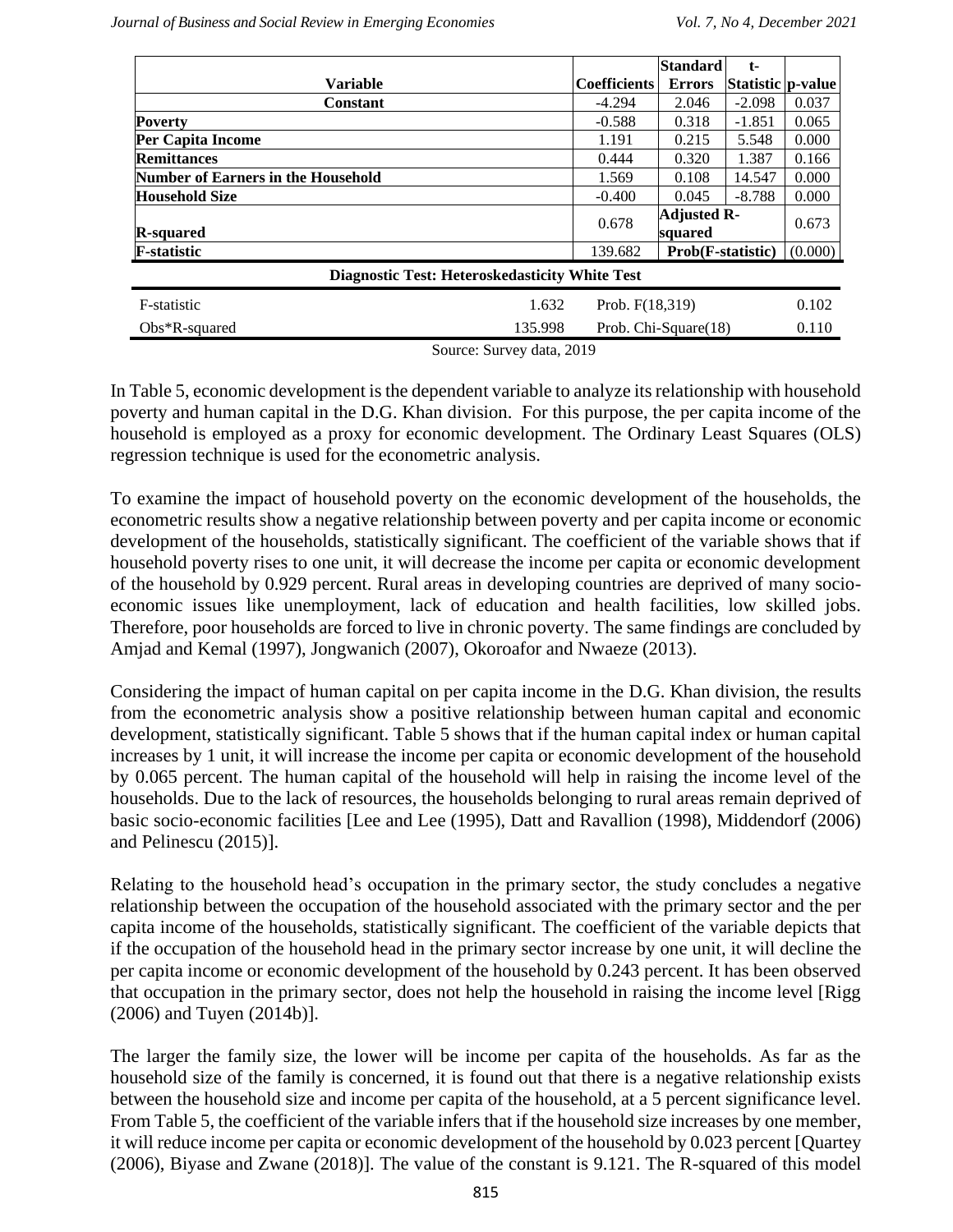is 75.5 percent and the values of F-statistics are 209.069, having a p-value of 0.000. To investigate the presence of Heteroskedasticity, the White test indicates that there is no issue of Heteroskedasticity. **Table 5: OLS Regression Results of Economic Development, Poverty and Human Capital Nexus in D.G.** 

|                                                | <b>Khan Division</b>         |                           |             |                |  |  |  |  |
|------------------------------------------------|------------------------------|---------------------------|-------------|----------------|--|--|--|--|
| Dependent Variable: Per Capita Income (LNPCI)  |                              |                           |             |                |  |  |  |  |
| <b>Standard</b>                                |                              |                           |             |                |  |  |  |  |
| <b>Variable</b>                                | <b>Coefficients</b>          | <b>Errors</b>             | t-Statistic | <b>P-value</b> |  |  |  |  |
| <b>Constant</b>                                | 9.121                        | 0.106                     | 86.425      | 0.000          |  |  |  |  |
| <b>Poverty</b>                                 | $-0.929$                     | 0.055                     | $-16.838$   | 0.000          |  |  |  |  |
| Human Capital                                  | 0.065                        | 0.010                     | 6.796       | 0.000          |  |  |  |  |
| <b>Remittances</b>                             | 0.039                        | 0.076                     | 0.509       | 0.611          |  |  |  |  |
| <b>Occupation of the Household</b>             | $-0.243$                     | 0.049                     | -4.986      | 0.000          |  |  |  |  |
| <b>Household Size</b>                          | $-0.023$                     | 0.009                     | $-2.574$    | 0.011          |  |  |  |  |
| <b>R-squared</b>                               | 0.759                        | <b>Adjusted R-squared</b> |             | 0.755          |  |  |  |  |
| <b>F-statistic</b><br>209.069                  |                              |                           |             |                |  |  |  |  |
|                                                | (0.000)<br>Prob(F-statistic) |                           |             |                |  |  |  |  |
| Diagnostic Test: Heteroskedasticity White Test |                              |                           |             |                |  |  |  |  |
| F-statistic<br>1.647                           | Prob. $F(17,320)$            |                           |             | 0.109          |  |  |  |  |
| 33.145<br>$Obs*R$ -squared                     | Prob. Chi-Square(17)         |                           |             | 0.114          |  |  |  |  |
|                                                |                              |                           |             |                |  |  |  |  |

**Source:** Survey data, 2019

#### **Conclusion and Policy Recommendations**

The present study is based on a household survey collected from 338 household heads from the D. G. Khan division. This region is less developed as compared to the other regions, therefore the present study tried to find out socio-economic and demographic factors that can be helpful in the development and prosperity of the households belonging to the D. G. Khan division. The study concluded that the household poverty, large household size and occupation of the household head in the primary sector show a negative relationship with the per capita income of the household. An increase in the per capita income and number of earners in the household plays an influential factor in promoting human capital for this region. However, the presence of physical assets and human capital are the most significant factors in alleviating household poverty in this region. Government should develop strategies and generate funds for the development of educational and vocational training institutions, to promote human capital in the D. G. Khan division.

#### **References**

- Ackah, C. (2013). Nonfarm Employment and Incomes in Rural Ghana. *Journal of International Development*, *25*(3), 325-339.
- Adams R. H. Jr. (2006). *Remittances and Poverty in Ghana*. World Bank Policy Research Paper 3838. Washington, DC.
- Ali, S., & Ahmad, N. (2013). Human Capital and Poverty in Pakistan: Evidence from The Punjab Province. *European Journal of Science and Public Policy*, *11*, 36-41
- Amjad, R., & Kemal, A. R. (1997). Macroeconomic Policies and Their Impact on Poverty Alleviation in Pakistan. *The Pakistan Development Review*, 39-68.
- Arif, G. M., & Bilquees, F. (2007). Chronic and Transitory Poverty in Pakistan: Evidence from A Longitudinal Household Survey. *The Pakistan Development Review*, 111-127.
- Attanasio, O., Meghir, C., Nix, E., & Salvati, F. (2017). Human Capital Growth and Poverty: Evidence from Ethiopia and Peru. *Review of Economic Dynamics*, *25*, 234-259.
- Awan, M. S., Iqbal, N., & Waqas, M. (2011). The Impact of Human Capital On Urban Poverty: The Case of Sargodha City. *Journal of Sustainable Development*, *4*(1), 143.
- Azam, J. P., & Gubert, F. (2006). Migrants' Remittances and The Household in Africa: A Review of Evidence. *Journal of African Economies*, *15*(Suppl\_2), 426-462.
- Berndt, E. R. (1991), "The Practice of Econometrics: Classic and Contemporary", Reading. Addison-Wesley Publishing Company.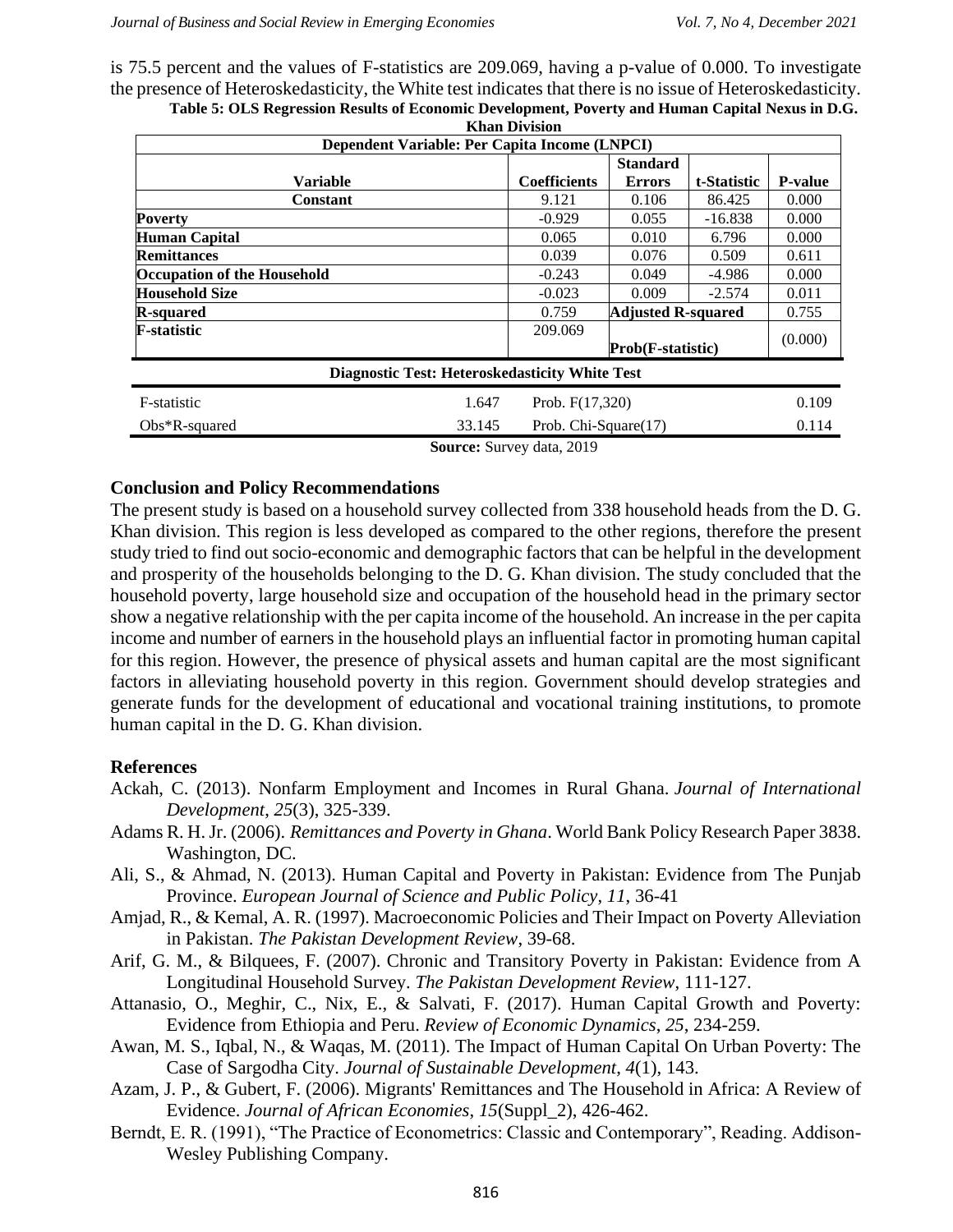- Biyase, M., & Zwane, T. (2018). An Empirical Analysis of the Determinants of Poverty and Household Welfare in South Africa. *The Journal of Developing Areas*, *52*(1), 115-130.
- Chen, S., & Wang, Y. (2001). China's Growth and Poverty Reduction: Recent Trends Between 1990 And 1999. *The Economist*, 23.
- Collins, S. M. (2007). Economic Growth in South Asia: A Growth Accounting Perspective. *South Asia: Growth and Regional Integration*, 45-60.
- Coulombe, H. And A. Mckay (1996) Modeling Determinants of Poverty in Mauritania. World Development 24:6, 1015–31.
- Cruces, G., & Wodon, Q. (2003). Transient and Chronic Poverty in Turbulent Times: Argentina 1995- 2002. *Economics Bulletin*, *9*(3), 1-12.
- Datt, G., & Ravallion, M. (1998). Farm Productivity and Rural Poverty in India. *The Journal of Development Studies*, *34*(4), 62-85.
- De Haan, M. (2010). Birth Order, Family Size and Educational Attainment. Economics of Education Review, 29(4), 576-588.
- Desai, S. (1995). When Are Children from Large Families Disadvantaged? Evidence from Cross-National Analyses. Population Studies, 49(2), 195-210.
- Downey, D. B. (1995). When Bigger Is Not Better: Family Size, Parental Resources, And Children's Educational Performance. American Sociological Review, 746-761.
- Edoumiekumo, S, G., Karimo, T, M., & Tombofav, S, S. (2014). Determinants of Households' Income Poverty in The South-South Geopolitical Zone of Nigeria. *Journal of Studies in Social Sciences*, 9(1), 101-115.
- Estudillo, J. P., Sawada, Y., & Otsuka, K. (2008). Poverty and Income Dynamics in Philippine Villages, 1985–2004. *Review of Development Economics*, *12*(4), 877-890.
- Government of Pakistan (2015-16). National Poverty Report. Planning Commission of Pakistan, Islamabad.
- Government of Pakistan (2015-16). Pakistan Economic Survey. Federal Bureau of Statistics, Islamabad.
- Government of Pakistan (2016-17). Pakistan Economic Survey. Federal Bureau of Statistics, Islamabad.
- Government of Pakistan (2016-17). Multidimensional Poverty in Pakistan. Ministry of Planning, Development and Reform. Islamabad.
- Government of Pakistan (2017-18). Pakistan Economic Survey. Federal Bureau of Statistics, Islamabad.
- Government of Pakistan (2018-19). Pakistan Economic Survey. Federal Bureau of Statistics, Islamabad.
- Greene, W. H. (2003). *Econometric Analysis*. Pearson Education India.
- Gujarati, D. (2012). *Econometrics By Example*. Macmillan.
- Handa, S., IMF, M. R. A., Stampini, M., & Winters, P. (2005). Agricultural Subsidies, Human Capital Development and Poverty Reduction: Evidence from Rural Mexico. *Department of Public Policy, University of North Carolina, Unpublished*.
- Hashmi, A, A., & Sial, M, H. (2008). Trends and Determinants of Rural Poverty: A Logistic Regression Analysis of Selected Districts of Punjab. *The Pakistan Development Review,*  47(4), 909–923.
- Hassan, R., & Birungi, P. (2011). Social Capital and Poverty in Uganda. *Development Southern Africa*, *28*(1), 19-37
- Jan, D., Eberle, P. R., Jan, A., Ali, G., & Khan, M. (2009). Absolute Poverty in Pakistan: Where Are the Poor Concentrated. *Sarhad J. Agric*, *25*(2), 321-327.
- Jehovaness, A. (2010). Determinants Of Rural Income In Tanzania: An Empirical Approach. *Research Approach*, *10*(4).
- Jongwanich, J. (2007). *Workers' Remittances, Economic Growth and Poverty In Developing Asia And The Pacific Countries* (No. WP/07/01). United Nations Economic and Social Commission for Asia and The Pacific (ESCAP).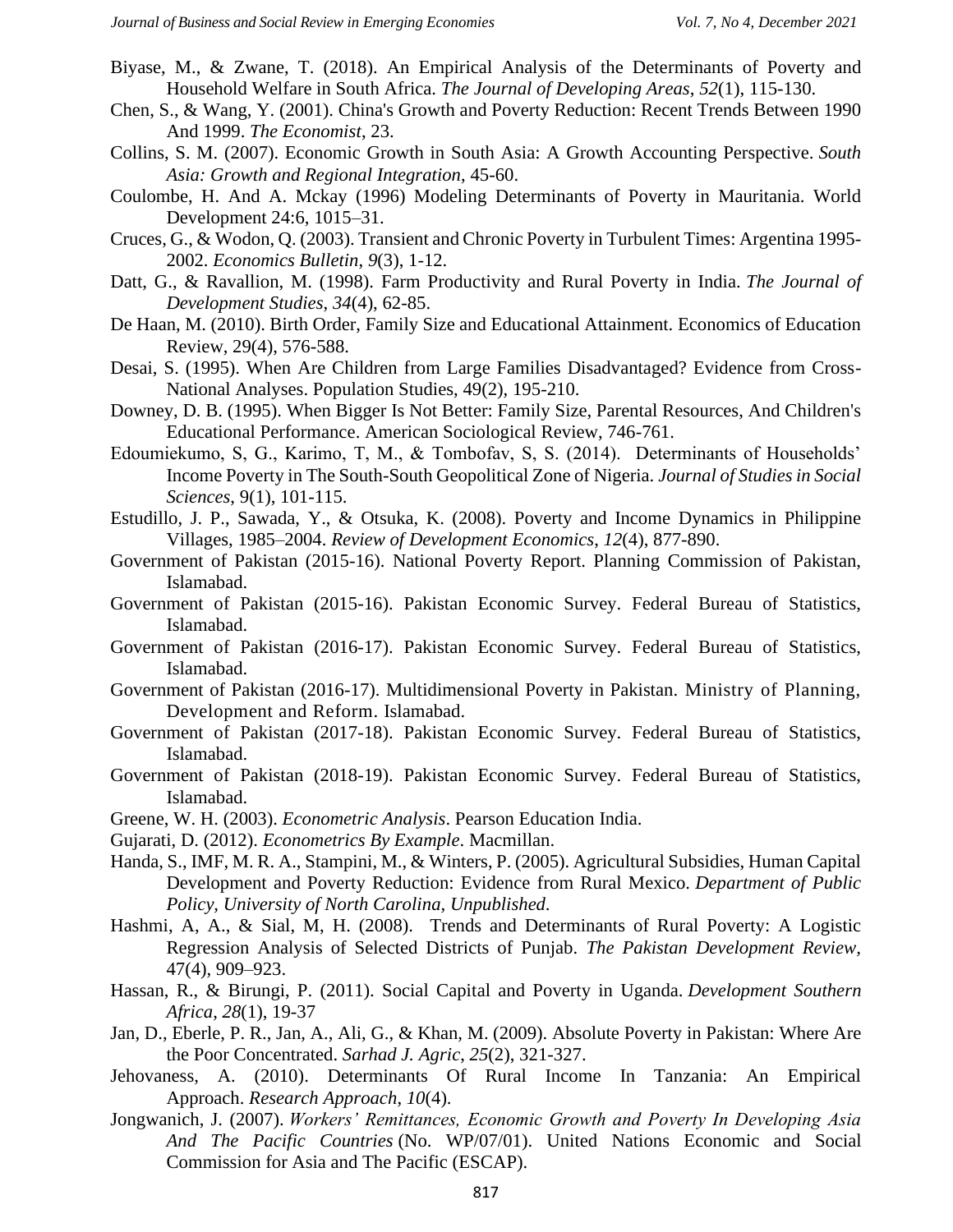- Kar, S., & Marjit, S. (2009). Urban Informal Sector and Poverty. *International Review of Economics & Finance*, *18*(4), 631-642.
- Kar, S & S, Marjit. (2001). Informal Sector in General Equilibrium: Welfare Effects of Trade Policy Reforms, *International Review of Economics and Finance,* 10, 289-300.
- Lee, D. W., & Lee, T. H. (1995). Human Capital and Economic Growth Tests Based On the International Evaluation of Educational Achievement. *Economics Letters*, *47*(2), 219-225.
- Lloyd, C. B., & Gage-Brandon, A. J. (1994). High Fertility and Children's Schooling in Ghana: Sex Differences in Parental Contributions and Educational Outcomes. Population Studies, 48(2), 293- 306.
- Lucas Jr, R. E. (1993). Making A Miracle. *Econometrica: Journal of The Econometric Society*, 251- 272.
- Lucas R. (1988). On The Mechanics of Economic Development. *Journal of Monetary Economics,*  22, 3-42.
- Maralani, V. (2008). The Changing Relationship Between Family Size and Educational Attainment Over the Course of Socioeconomic Development: Evidence from Indonesia. Demography, 45(3), 693- 717.
- Marjit, S; S. Kar and R. Acharyya (2006), Agricultural Prospects and Informal Wage, Forthcoming, Economic Modelling.
- Middendorf, T. (2006). Human Capital and Economic Growth in OECD Countries. *Jahrbücher Für Nationalökonomie Und Statistik*, *226*(6), 670-686.
- Mukherjee, S., & Benson, T. (2003). The Determinants of Poverty in Malawi, 1998. *World Development*, *31*(2), 339-358.
- Musgrove, P. (1980). Household Size and Composition, Employment, And Poverty in Urban Latin America. *Economic Development and Cultural Change*, *28*(2), 249-266.
- Ndambiri, H. K., Ritho, C., Ng'ang'a, S. I., Kubowon, P. C., Mairura, F. C., Nyangweso, P. M., ... & Cherotwo, F. H. (2012). Determinants of Economic Growth in Sub-Saharan Africa: A Panel Data Approach. *Management*, *2*(2), 18-24.
- Oketch, M, O. (2006). Determinants of Human Capital Formation and Economic Growth of African Countries. *Economics of Education Review*, 25, 554-564.
- Okoroafor, M. O., & Nwaeze, C. (2013). Poverty and Economic Growth in Nigeria 1990-2011. *The Macrotheme Review*, *2*(6), 105-115.
- Orbeta Jr, A. C. (2005). Poverty, Vulnerability and Family Size: Evidence from The Philippines. *Poverty Strategies in Asia*, 171.
- Otsuka, K., Estudillo, J. P., & Yamano, T. (2010). The Role of Labor Markets and Human Capital in Poverty Reduction: Evidence from Asia and Africa. *Asian Journal of Agriculture and Development*, *7*(1362-2016-107685), 23-40
- Quartey, P. (2006). *The Impact of Migrant Remittances On Household Welfare in Ghana* (No. RP\_158). African Economic Research Consortium.
- Qureshi, S. K., & Arif, G. M. (2001). Profile of Poverty in Pakistan, 1998-99. Pakistan Institute of Development Economics, Islamabad. *MIMAP Technical Paper Series*, *5*.
- Rigg, J. (2006). Land, Farming, Livelihoods, And Poverty: Rethinking The Links in The Rural South. *World Development*, *34*(1), 180-202.
- Šimco, J., Ţuaca, L. (2015). *Determinants of Human Capital*, Jönköping University, Sweden.
- Smith, K. (2007). Determinants of Soviet Household Income. *European Journal of Comparative Economics*, *4*(1).
- Takahashi, K., & Otsuka, K. (2008). Human Capital Investment and Poverty Reduction Over Generations: A Case from The Rural Philippines, 1979-2003. *Rural Poverty and Income Dynamics in Asia and Africa. Abingdon, UK: Routledge*.
- Tuyen, T. Q., Lim, S., Cameron, M. P., & Huong, V. V. (2014). Farmland loss and livelihood outcomes: A Micro Econometric Analysis of Household Surveys in Vietnam. *Journal of the Asia Pacific Economy*, *19*(3), 423-444.
- Tuyen, T. Q. (2015). Socio-Economic Determinants of Household Income Among Ethnic Minorities